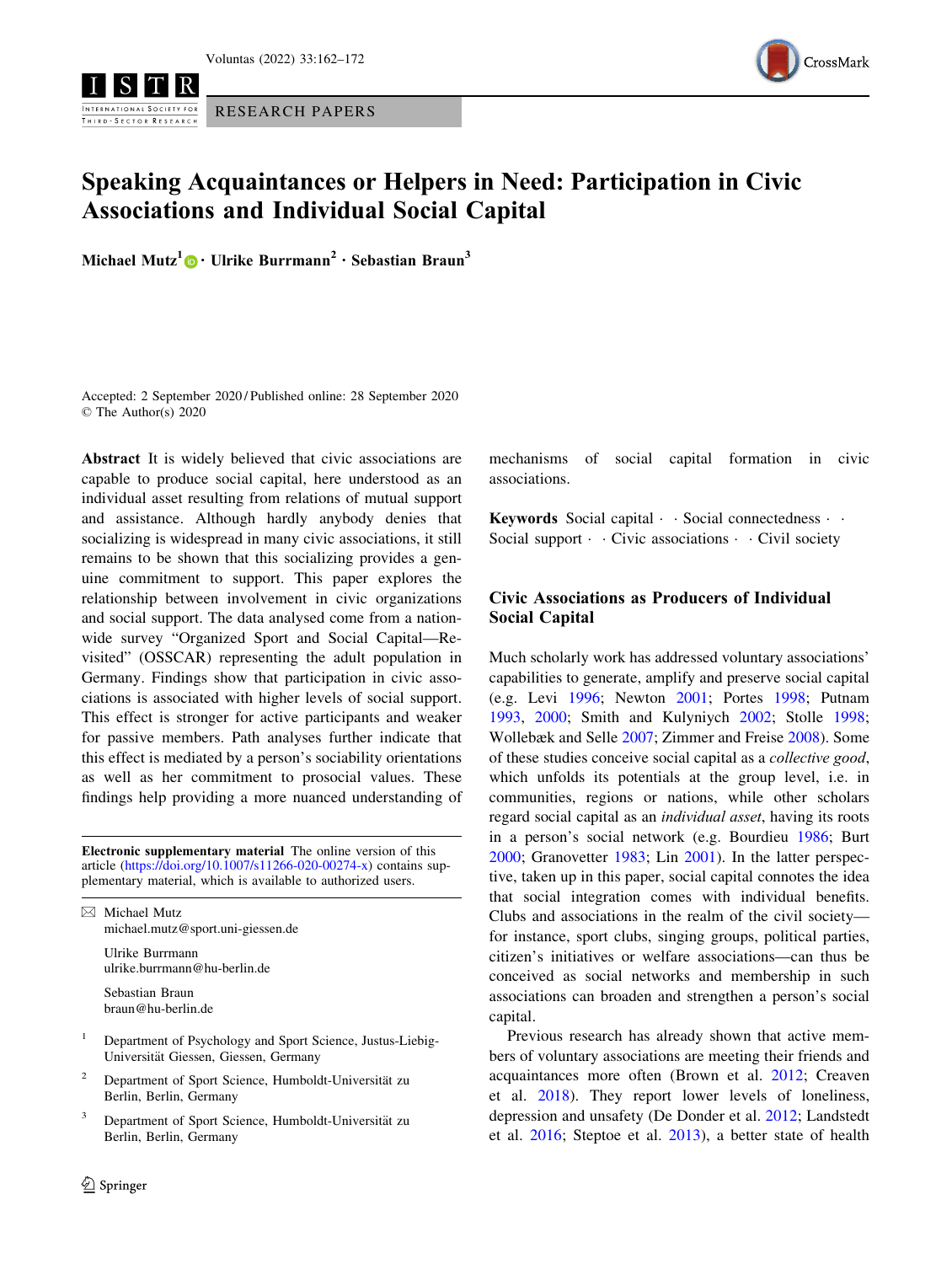(Piliavin and Siegl [2007](#page-10-0)), higher levels of trust (Brehm and Rahn [1997](#page-9-0); Burrmann et al. [2020](#page-9-0); Wollebæk and Strømsnes [2008\)](#page-10-0) and more political engagement (McFarland and Thomas [2006](#page-10-0); Van der Meer et al. [2009](#page-10-0); Van Stekelenburg et al. [2016\)](#page-10-0).

Despite the large number of studies indicating these effects, most research remains rather sketchy with regard to the function of social capital as an individual utility. For instance, the fact that members of associations feel better socially integrated does not necessarily imply that the social network, which is accessible through the association functions as a carrier of social support in case of need. In some social networks, where people know each other and meet regularly, the readiness for mutual support and assistance is not widespread. In this regard, Østerlund and Seippel ([2013\)](#page-10-0) speak of "weak" and "pragmatic" communities and they distinguish these clubs from "strong communities", in which the commitment for reciprocal assistance and help is firmly established. Moreover, actors who constitute a social network may lack the abilities or the resources to offer effective help in a given situation. In this regard, scholars (e.g. Bourdieu [1986](#page-9-0), Snijders [1999\)](#page-10-0) pointed out that social capital cannot simply be equalled with the feeling of integration or the size of a social network as it closely depends on the resources that other actors in this network have at their disposal and their willingness to share these resources with network members. Hence, being part of a "weak" network—i.e. weak in resources or in solidarity—would not qualify as capital. It follows that in both cases, an actor may still feel socially integrated, while at the same time the utility function of these group memberships would be marginal.

Moreover, a feature of social capital, according to Bourdieu ([1986\)](#page-9-0), is its ability to be converted into other forms of capital, i.e. economic or cultural capital. This conversion may come through practical help, the provision of money or things as well as informational support. While money refers directly to economic capital, practical support usually saves economic capital, because otherwise actors may have bought this support at market prices. Informational support can be regarded as a conversion of social capital into cultural capital: Receiving valuable information or advice from others may be seen as a substitute for a person's own embodied cultural capital. Granovetter [\(1983](#page-9-0)) has stressed this informational dimension of social capital and argued that particularly bridging ties, i.e. contacts to people or social groups outside of one's own clique, provide access to a wider range of (novel) information and thus are important for professional careers and social mobility. However, useful information must not be limited to the professional domain, but may also include any financial, medical, educational or legal advice.

Following the work of Snijders ([1999\)](#page-10-0), this paper operationalizes social capital as the amount of benefits and support that a person can obtain from her social network. Such an understanding focus on one key dimension of individual social capital, unveiling the surplus value and thus the capital character of a group membership. Moreover, social support is usually linked to financial and/or informational advantages, i.e. addresses the convertibility of social capital into economic and cultural capital. Following this conceptualization of social capital, two research questions are at the core: First, do members of civic associations have an advantage regarding their levels of individual social capital or not? For instance, do they receive more support from their social network compared to non-members, and if yes, how large is this advantage? Assuming that such an advantage exists, the second question refers to the origins of social capital: What produces individual social capital in civic associations? Is it a byproduct of regular interactions with like-minded individuals or the consequence of specific value orientations propagated and acted out in an association?

We will answer these questions based on a German adaptation of the Resource Generator (Van der Gaag and Snijders [2005](#page-10-0)), an established measure for social capital. A key advantage of this measure is that it directly refers to the resources that become available through membership in social networks. Hence, the Resource Generator (RG) is able to grasp the utility function of that membership, i.e. the additional amount of practical, informational and emotional support that results from the network. Adaptations of the original RG are found in a variety of studies (Foster and Maas [2016;](#page-9-0) Kobayashi et al. [2013](#page-9-0); Webber and Huxley [2007\)](#page-10-0); however, to our knowledge, this is the first German study that applied a RG-based measure to assess social capital. Moreover, with its endeavour to explicate social capital producing mechanisms, this study may provide a more nuanced understanding of social capital formation in civic associations.

#### Foundations of Individual Social Capital

## Sociability as a Source of Solidarity and Social Support

Research on friendship and non-kin sociability has often argued that the development of close, affective, reciprocal social relations has its base primarily in regular contact and frequent interactions (e.g. Verbrugge [1983;](#page-10-0) Preciado et al. [2012](#page-10-0)). Coming together on a regular basis enhances the probability that a friendship may develop. In their classic account, Festinger et al. ([1950\)](#page-9-0) studied friendship formation among students in a university housing complex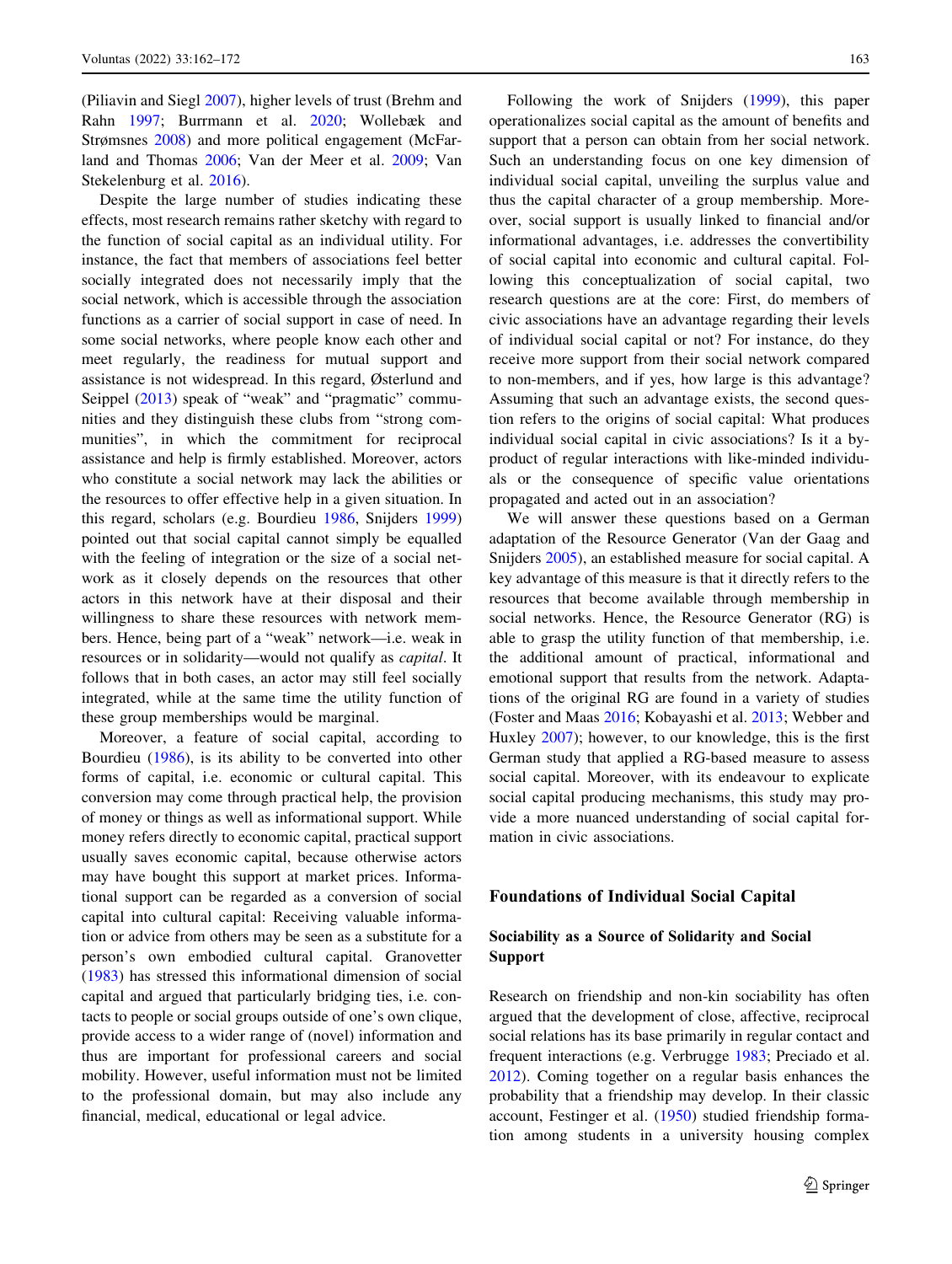consisting of 17 separate buildings. Results showed that physical distance between the apartments was crucial for determining the probability that a friendship evolved. Living in the same building heavily increased the probability of becoming friends, but also those with flats close to the postboxes and staircases had more friends compared to students with flats not often passed by others. In a similar study, scholars found that friendships more easily emerged in housing facilities with shared kitchens and bathrooms, as these facilities foster sociality (Yinon et al. [1977\)](#page-10-0). Hence, social proximity seems to follow from regular face-to-face interactions.

Obviously, however, people do not befriend with all of their regular social contacts. On one side, the opportunity to establish closer relations are shaped by the social context in which two people meet. The behavioural rules and codes of conduct, typical for a specific social context, pre-structure social interactions, e.g. whether conversations have a businesslike or personal character or the etiquette is distanced and formal vs. relaxed and casual. On the other side, all these interactions are accompanied by implicit evaluations on whether one's counterpart is likeable or not. If other people are regarded as likeable, interactions become more common and the willingness is raised to discuss a broader spectrum of topics including personal issues. Studies in the field of social psychology have provided ample evidence that attractiveness and sympathy ascribed to somebody are functions of similarities perceived between oneself and that person (e.g. Byrne [1997](#page-9-0); Kandel [1978;](#page-9-0) Hafen et al. [2011;](#page-9-0) Singh et al. [2017](#page-10-0)). The more similar two people are—for instance, regarding age, education, political attitudes, musical taste or preferred leisure pursuits—the more likeable they usually regard each other. Perceived similarities may then stimulate a circular process, where interaction leads to perceptions of similarity, sympathy and further interactions. Once initiated, this process may also be fundamental for developing prosocial attitudes towards each other and offering mutual support.

These considerations are useful to assess the potential role of civic associations for social capital production: activities in associations and clubs are usually group activities, which facilitate regular interactions within the same network of people. Moreover, the individuals within this network share some substantial similarities, as they obviously have the same leisure interests, and in most associations—at least in the domain of welfare and politics —they also share the same political and social values. Hence, if people engage in voluntary associations in their leisure time, they are likely to meet like-minded others. Finally, activities in associations are usually accompanied by social activities which allow for informal conversations. Hence, associations can be characterized by attributes which theoretically should foster the development of social bonds and friendships among individuals and solidarity within groups. Hence, they may provide an ideal opportunity structure for the generation of social capital.

Social ties and friendship relations developed in the realm of clubs and associations may only be conceived as individual social capital provided that they yield a "return" for the actor beyond the mere feeling of belonging. Such a return would arise, for instance, in the case that these social relations are reliable enough to bring forth a surplus amount of support and assistance. Strictly spoken, a surplus amount of support for a person is only made available when new acquaintances in the club-generated social network have abilities or resources at their disposal, which are not already included in the person's already existing social network, particularly her circle of family, relatives and friends. However, if the assumption is true that civic associations open up new social relations to persons with specific abilities and resources, then it is likely that actively engaged members of associations, who interact frequently with others, should draw an extra amount of social support out of their club membership.

### Prosocial Attitudes and Generalized Reciprocity

Beyond regular face-to-face interactions with like-minded individuals, social capital formation may also depend on specific value orientations and moral principles, which underlie prosocial behaviour and helpfulness. These value orientations may be developed, enhanced or reproduced in the context of specific civic associations. Portes ([1998,](#page-10-0) p. 8) has coined the term "value introjection" to describe these processes, i.e. the establishment and individual acquisition of solidarity-producing values and norms. Such references towards values and moral principles may be most clearly embedded in the associational cultures of religious and charitable groups, who often propagate benevolence, compassion, Christian love or care for the needy. Hence, in some associations, normative orientations towards prosocial values are part of the association's identity. It is more likely then, that members are confronted regularly with these values and norms, orientate themselves towards them and incorporate them in their own moral compass.

Specific forms of prosocial values may also pervade the associational cultures of clubs beyond the narrow scope of religion and charity. For instance, sport and hobby clubs, singing groups or political movements may directly or indirectly foster prosocial and altruistic values and attitudes. Voluntary associations have been described as "altruistic associations" (Giner and Sarasa [1996](#page-9-0)), which either aim to work for the benefit of others or for the benefit of its associated members. Moreover, most civic associations depend on active and engaged members, who participate in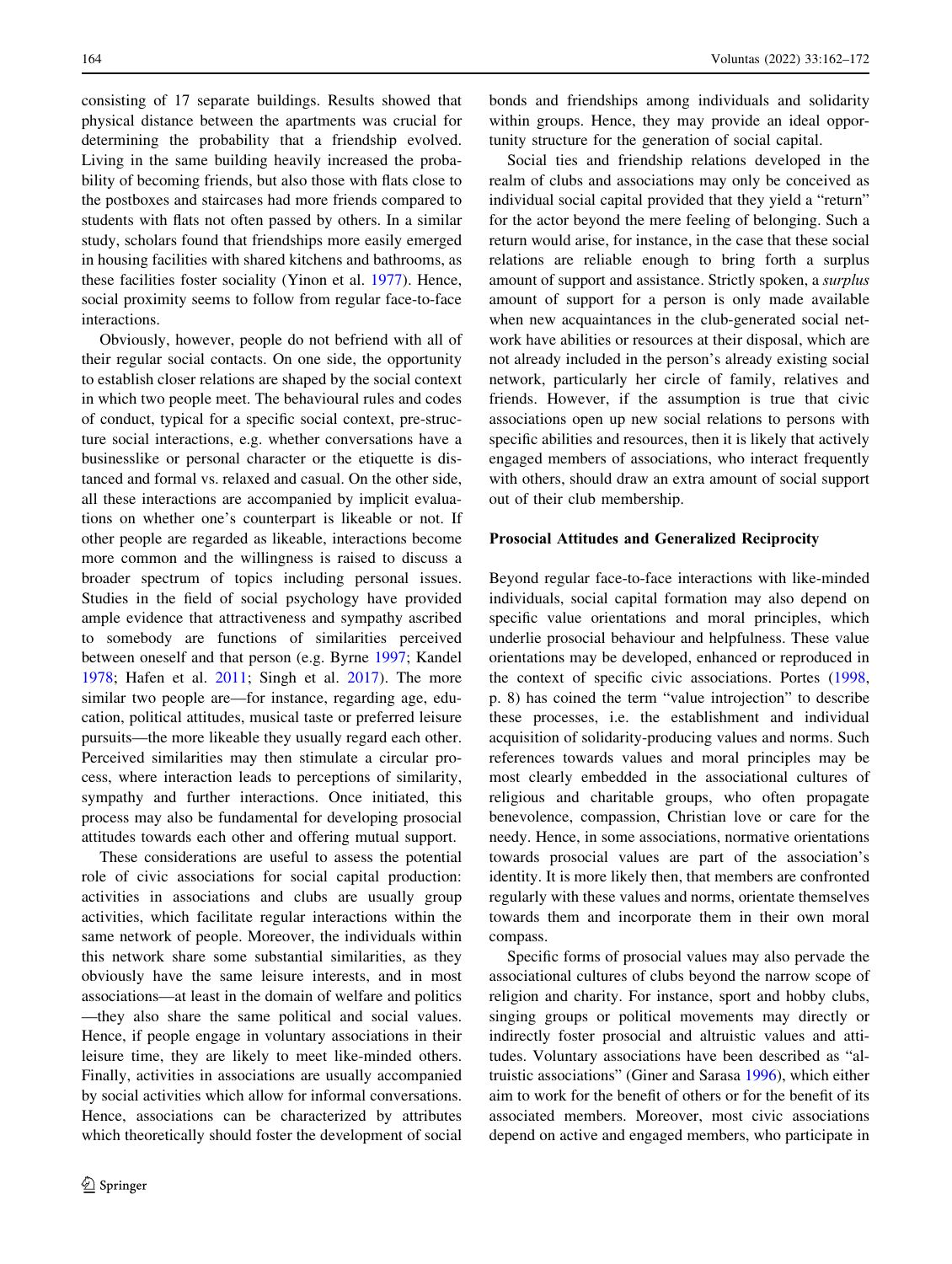the club's activities and are committed to the clubs' goals. The fact that civic associations are not fully professionalized but rely on volunteer work and the commitment of their members to accept honorary offices has been pointed out as an organizational peculiarity of voluntary associations (Braun [2014](#page-9-0)). Accordingly, data from Germany show that the majority of roughly two-thirds of all volunteer work takes place within civic associations (Simonson et al. [2016\)](#page-10-0). Due to the fact that voluntary engagement is for the benefit of club members or third parties, it is virtually always enhancing the welfare of others. Hence, it may be assumed that civic associations engender a disposition to act for the sake of others, at least in the proper sense of the association's statutes and aims.

Moreover, any altruistic behaviour can have a modelling function for other club members; hence, it may be noticed and then imitated or reciprocated. Studies have convincingly shown that individuals gear their own social behaviour to perceived norms and codes of conduct (Keizer et al.[2008\)](#page-9-0) and they tend to reciprocate helpfulness and cooperation perceived in groups or other persons (Simpson et al. [2018\)](#page-10-0). Therefore, sometimes a single initial "altruistic investment" in a group suffices to evoke a positive dynamic, resulting in higher collective levels of solidarity and helpfulness over time (Fowler and Christakis [2010](#page-9-0)). Hence, if an association is understood as a social network in which manifold acts of cooperation, altruism and social support are prevalent and can be observed regularly and frequently, then this alone could establish, enhance or stabilize prosocial orientations among the club's membership.

It can thus be conjectured that individuals who participate in civic associations have regular contact with prosocial, altruistic others whose readiness to help and cooperate is potentially high. People who actively participate in civic associations supposedly more often witness and experience in their social interactions acts of helpfulness, cooperation and altruism, and therefore may adopt to a worldview in which prosocial orientations are a main point of reference. Assuming that social capital is, among others, also a function of a person's own prosocial orientation, people with a more altruistic worldview should not only act more altruistically themselves but also receive more support from their social network due to the fact that norms of cooperation and support are enhanced and stabilized reciprocally.

## Hypotheses

As pointed out in the beginning, social capital refers to benefits and support available through a social network. In the simplest way, social capital describes "assets in networks" (Lin [2001](#page-10-0), p.3) or the sum of benefits, which an individual can obtain from his ties to other individuals (Snijders [1999,](#page-10-0) p. 29). One key aspect of these assets and benefits is the amount of support a person can bail out of her social network. The Resource Generator (Snijders [1999](#page-10-0); Van der Gaag and Snijders [2005\)](#page-10-0) is able to capture the utility function of social capital, including support with regard to professional, financial, political, leisure-related or health-related aspects.

Derived from the theoretical considerations explained above, four hypotheses are guiding the empirical analyses. First, we assume that members of civic associations have stronger orientations towards sociability compared to nonmembers (Hypothesis #1). Second, members of civic associations are supposed to have a more pronounced prosocial outlook on society compared to non-members (Hypothesis #2). Third, members of civic associations receive more support from their social network compared to non-members (Hypothesis #3). Fourth, we assume that a social support effect of participation in civic associations is mediated by sociability and prosocial orientations. Hence, the direct effect of participation in civic associations on social support should be weakened considerably as soon as sociability and prosocial orientations (the mediating variables) are controlled for (Hypothesis #4). For hypotheses 1, 2 and 3, it can be further assumed that effects should be stronger for active members than for passive members of the association.

### Methods

#### Study Design

This study was part of the research project "Organized Sport and Social Capital—Revisited" (OSSCAR). This project uses a nation-wide online survey to investigate the production of social capital in civic associations  $(N=2568)$ . The survey was accomplished in cooperation with Kantar Public, a leading organization in public opinion polling and political consultation in Germany. The data were collected from 13 December 2017 to 3 January 2018, with a short interruption during Christmas and New Year's holidays. The sample represents the adult population living in Germany  $(18 \text{ years})$  and matches the composition of the population according to age, gender, educational level and residency (East and West Germany). However, respondents with higher educational degrees were slightly overrepresented in the sample. To adjust for these minor deviations from the German population, probability weights are used (see Table [1](#page-4-0)). Moreover, raw data were checked for conspicuous responding: A small amount of respondents who make use of "straight-lining" (i.e. whose responses show a very small variance or no variance at all) and speedy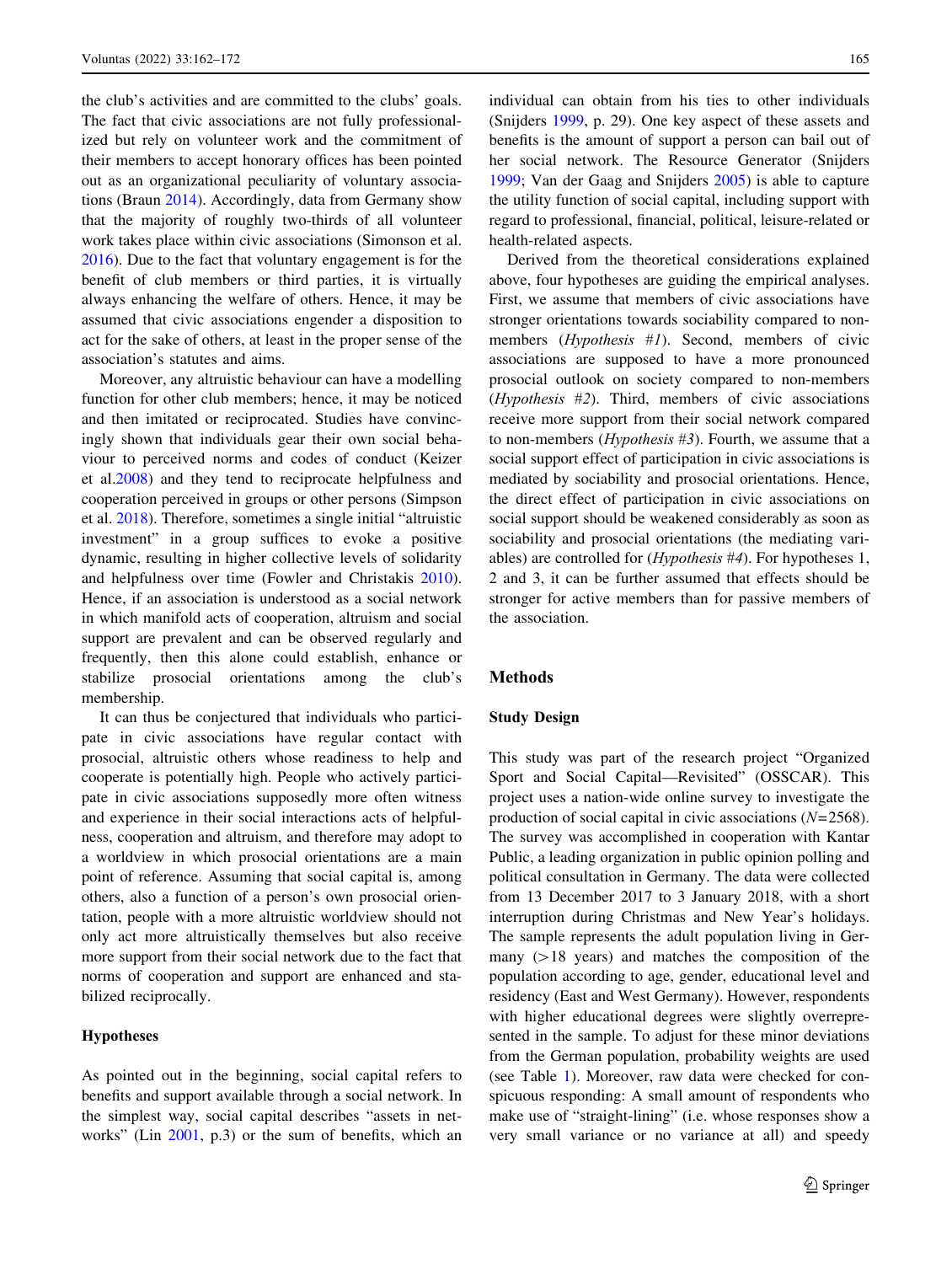<span id="page-4-0"></span>Table 1 Sample characteristics

|                  | Sample composition |                 |  |  |
|------------------|--------------------|-----------------|--|--|
|                  | Unweighted sample  | Weighted sample |  |  |
| Gender           |                    |                 |  |  |
| Male             | 50.3               | 48.9            |  |  |
| Female           | 49.7               | 51.1            |  |  |
| Age              |                    |                 |  |  |
| Mean             | 48.36              | 49.28           |  |  |
| (SD)             | (15.81)            | (16.43)         |  |  |
| Education        |                    |                 |  |  |
| Lower secondary  | 37.1               | 37.8            |  |  |
| Medium secondary | 26.7               | 29.7            |  |  |
| Higher secondary | 36.3               | 32.5            |  |  |
| Region           |                    |                 |  |  |
| East Germany     | 19.4               | 19.9            |  |  |
| West Germany     | 80.6               | 80.1            |  |  |

responding (i.e. answering the survey, which was scheduled for 15 min in less than 5 min) were identified and then deleted from the data set.

## **Measures**

Civic participation Respondents indicated their memberships in a broad range of different civic associations. In total, 14 different voluntary associations were queried, for instance, sports clubs, hobby associations, music groups, unions, parties, citizen initiatives, professional associations, volunteer fire brigades, rescue services or ecological activist groups (Baur and Braun [2003\)](#page-9-0). Overall, 1293 respondents indicated no club memberships (50%); 1275 respondents hold at least one membership (50%). Club members additionally had to answer if they "participate regularly in activities", "help regularly" or "exercise an honorary office" in the club. Altogether 813 respondents answered "yes" to at least one of these questions and were categorized as "active members" (32%); 461 respondents are "passive members" (18%).

Sociability orientations We used a 7-item scale that refers to a person's perceptions of her network of friends and acquaintances (e.g. "My friends are like a big family"; "I do a lot together with my friends and acquaintances") to measure sociability orientations. The scale is well established in German survey research (Vester et al. [2001](#page-10-0); Baur and Braun [2003](#page-9-0)). Respondents indicated their approval on a 4-point rating scale (1 ="not agree at all" to 4="totally agree"). The scale has a good reliability ( $\alpha$ =.81). Values range from 1 to 4 with  $M=2.44$  and  $SD=0.58$ .

Prosocial outlook The 5-item scale for prosocial outlook refers to general attitudes of solidarity, helpfulness and altruism (e.g. "I like to help other people whenever I am able to do so"; "I am prepared to speak up for the interest of others, even if it is inconvenient for me"). The scale is adapted from previous surveys (Vester et al. [2001](#page-10-0); Baur and Braun  $2003$ ). Answer categories range from  $1 =$ "not agree at all" to  $4=$ "totally agree". The scale has an acceptable reliability ( $\alpha$ =.67). Its values range from 1 to 4 with  $M=3.16$  and  $SD=0.43$ .

Social capital To measure the support embedded in a person's network, Snijders has suggested Resource Generator (RG)-based measures, which focus on the support functions of a network and not on network characteristics per se (Snijders [1999;](#page-10-0) Van der Gaag and Snijders [2005\)](#page-10-0). The RG presents a fixed list of (emergency) situations to respondents and asks to indicate, for which of these situations their social network could provide help. Taken together, these situations cover several domains of life and several dimensions of social support. The RG then quantifies the amount of social support that a person's network of family, friends and acquaintances may provide as the sum of the situations where help is available. Thereby, the RG accounts for the notion that the "aggregation of benefits over alters is not additive" (Snijders [1999,](#page-10-0) p. 34). Hence, if two or more contacts in a person's social network could provide the same sort of benefits, the additional beneficing provided by the second contact is usually marginal and can be neglected. For that reason, the RG asks respondents only to indicate whether they have at least one person in their network who could provide support in a given situation and not to count the number of contacts from which help would be available. Our situation descriptions closely resemble items from the previous Dutch and British versions of the RG (Van der Gaag and Snijders [2005](#page-10-0); Webber and Huxley [2007\)](#page-10-0). However, due to restrictions regarding the length of the survey, the 37-item measure (Van der Gaag and Snijders [2005](#page-10-0)) had to be shortened. Therefore, we constructed a 13-item RG version, which can be applied in population surveys more easily (see Table [2](#page-5-0)). The 13 items presented to respondents include situations, where instrumental support (e.g. "someone able to help with a repair in the house"), emotional support (e.g. "someone to turn to when there is a conflict in the family") or informational support (e.g. "someone to consult for a financial advice") is needed. The RG used here can obtain values from  $0 (=$ support available in none of 13 situations) to 13  $(=$ support available in all 13 situations). On average, respondents indicated that their social network could provide support in almost 6 of 13 situations  $(M=5.79)$ ;  $SD = 3.64$ ; min=0; max=13).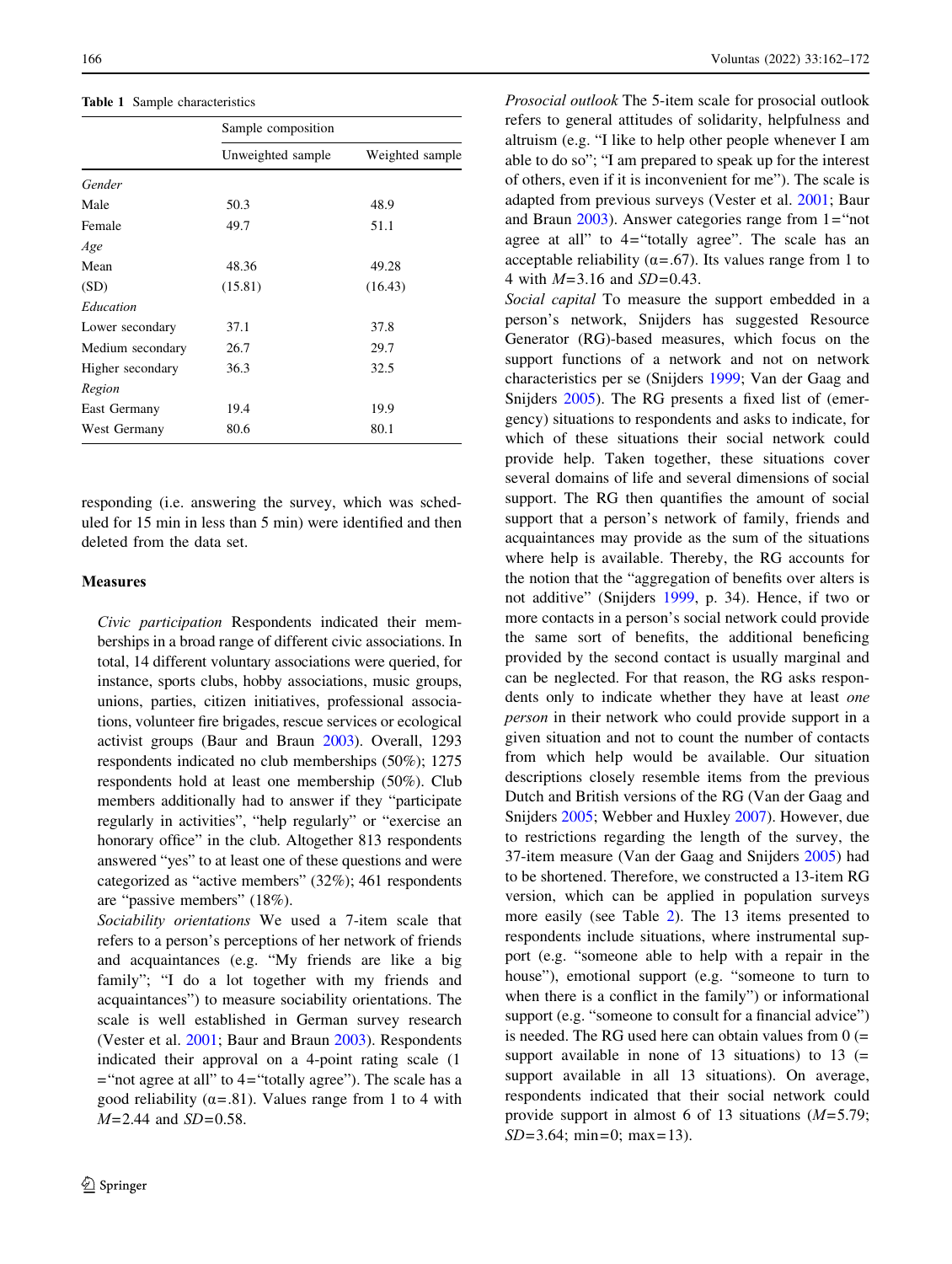<span id="page-5-0"></span>Voluntas (2022) 33:162–172 167

Table 2 13-item German version of the Resource Generator: Item wording and descriptive sample statistics

| In case, you need help in the following situations: Do you know someone in your social<br>network who could easily support you? Do you know anyone who |    | Respondents with social support available (in $\%$ ) |                        |                |  |
|--------------------------------------------------------------------------------------------------------------------------------------------------------|----|------------------------------------------------------|------------------------|----------------|--|
|                                                                                                                                                        |    | passive club<br>members                              | active club<br>members | Full<br>sample |  |
| can help with packing and lifting when moving house?                                                                                                   | 65 | 68                                                   | 72                     | 68             |  |
| can care for your home (e.g. clear letterbox, water flowers), when you are on travel for a<br>longer time?                                             | 64 | 67                                                   | 70                     | 67             |  |
| can do the shopping for you when you are ill?                                                                                                          | 61 | 64                                                   | 67                     | 63             |  |
| can help you with smaller maintenance repairs in the household?                                                                                        | 58 | 64                                                   | 66                     | 62             |  |
| would let you stay overnight for a week, if you are unable to use your own place during<br>that time?                                                  |    | 52                                                   | 58                     | 52             |  |
| can discuss current political affairs with you?                                                                                                        | 42 | 48                                                   | 53                     | 47             |  |
| you can turn to when having disputes in the family?                                                                                                    |    | 43                                                   | 45                     | 42             |  |
| can advise you in financial matters?                                                                                                                   |    | 39                                                   | 48                     | 40             |  |
| you can ask if you had to borrow a larger sum of money (for instance, $1000 \infty$ )?                                                                 |    | 34                                                   | 37                     | 34             |  |
| you can turn to when having a conflict at work?                                                                                                        | 29 | 32                                                   | 36                     | 32             |  |
| can give you a profound medical advice when you are dissatisfied with your physician?                                                                  |    | 26                                                   | 36                     | 28             |  |
| can give you a legal advice?                                                                                                                           | 20 | 24                                                   | 35                     | 25             |  |
| can give you a good reference when applying for a job?                                                                                                 | 17 | 17                                                   | 24                     | 19             |  |

Covariates The regression models control for a range of covariates: gender, age, educational level, household income (in 13 categories from  $1 = \frac{1}{500}$  €" to 13  $=$ ">10,000 €"), migration background, size of residency as well as for residency in East vs. West Germany. Immigration background refers only to first-generation immigrants. We selected these covariates as they may correlate with civic participation, sociability, prosocial orientations or social support.

#### Analytical Approach

Ordinary-least-square (OLS) regression models were applied to assess whether or not active and passive members of civic associations differ in any dependent variable from non-members. Hence, non-members make up the reference group in all models. Our most important dependent variable is social support, but we also test for associations with sociability and prosocial orientations. In the OLS models sociodemographic factors, which may account for selection effects into these organizations, are included. For testing whether sociability and prosocial outlook serve as mediators for the assumed social capital effect of civic participation, we use Andrew Hayes' SPSS Macro PRO-CESS (Hayes [2018](#page-9-0); <http://www.processmacro.org/>). This modelling tool allows for assessing direct and indirect (mediated) effects and estimates standard errors for mediated effects with the help of bootstrapping procedures.

# Results

## Is Civic Participation Associated with Sociability and Helpfulness?

First, ordinary-least-squares regressions demonstrate that active members of civic associations generally perceive themselves as more sociable and socially embedded compared to non-members (cf. Table [3](#page-6-0), M1a–1b). This difference is shown in models with and without controls, respectively. Model 1b includes sociodemographic variables to control for selection effects preceding active participation, but still shows a large advantage regarding social embeddedness for active members of civic associations  $(b=.441, p<.01)$ . This finding is in line with hypothesis #1. However, being a passive member in a civic association is not associated with higher levels of sociability compared to non-members ( $b = .037$ ,  $p > .05$ ). Participation in the civic domain accounts for 12.8% of individual differences in sociability orientations. Regarding the control variables, household income and immigrant background are significantly and positively associated with sociability orientations.

Secondly, regression analyses show that members of civic association stand out with a prosocial outlook. According to models 2a  $(b=.122, p<.01)$  and 2b  $(b=.131,$  $p<.01$ ), active members perceive contemporary society as more prosocial and cooperative compared to non-members. This finding lends support to hypothesis #2. However, passive members also differ from non-members  $(b=.058)$ ,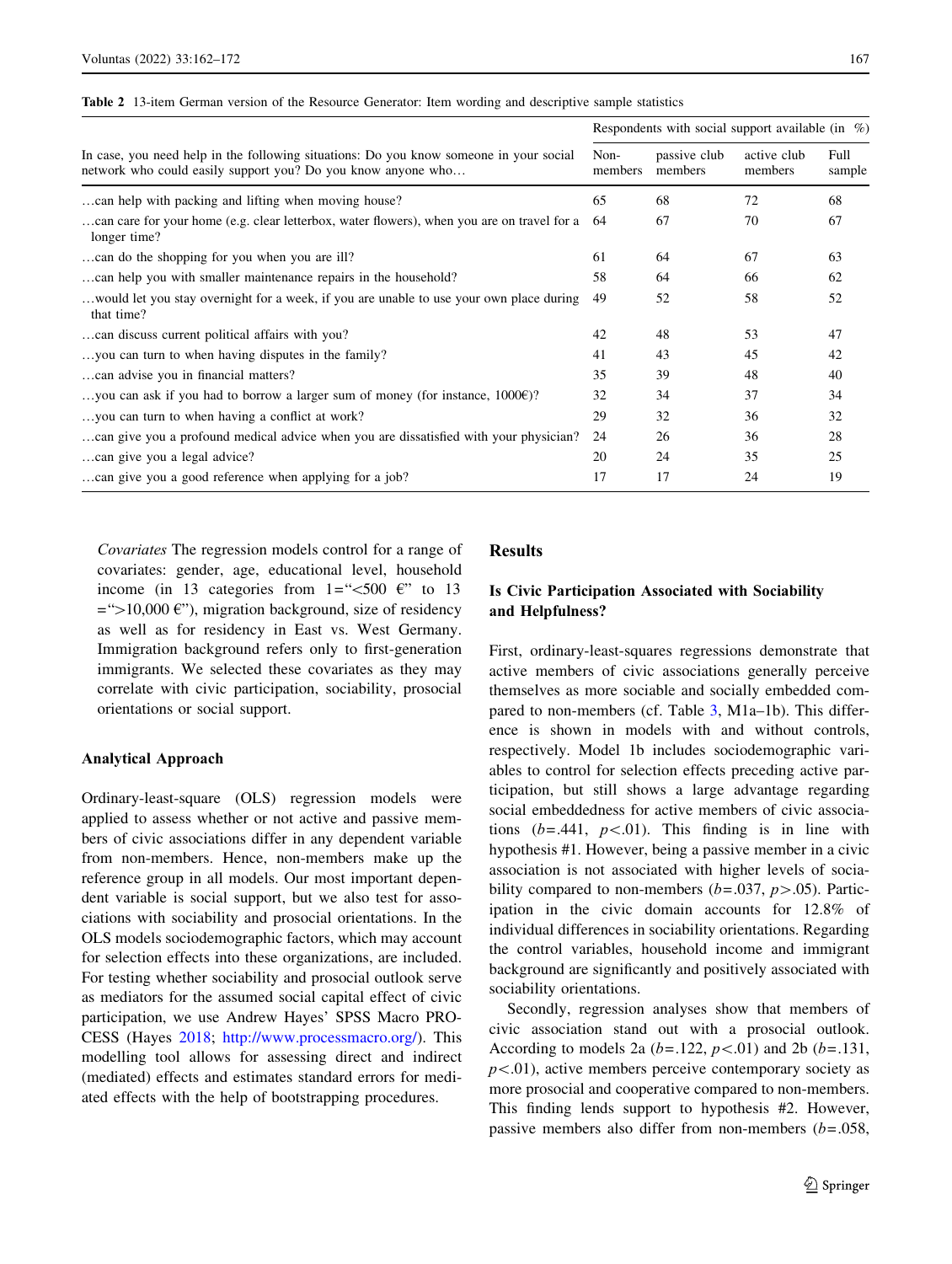<span id="page-6-0"></span>Table 3 Sociability and prosocial outlook of members of civic associations

| 1 <sub>b</sub><br>1a<br>Civic participation<br>Passive member <sup>1</sup><br>0.022<br>0.037 | 2a<br>$0.043+$<br>$0.122**$ | 2 <sub>b</sub><br>$0.058*$ |
|----------------------------------------------------------------------------------------------|-----------------------------|----------------------------|
|                                                                                              |                             |                            |
|                                                                                              |                             |                            |
|                                                                                              |                             |                            |
| Active member <sup>1</sup><br>$0.447**$<br>$0.441**$                                         |                             | $0.131**$                  |
| Covariates                                                                                   |                             |                            |
| Gender: female<br>$-0.015$                                                                   |                             | $0.083**$                  |
| 0.000<br>Age                                                                                 |                             | $0.003**$                  |
| $-0.006$<br><b>Educational</b> degree                                                        |                             | 0.006                      |
| $0.031**$<br>Household income                                                                |                             | $0.009*$                   |
| $0.172**$<br>Immigrant background                                                            |                             | 0.040                      |
| Size of residence<br>$-0.001$                                                                |                             | 0.012                      |
| $0.051^{+}$<br>Area of residence                                                             |                             | $0.058**$                  |
| 2.28<br>2.13<br>Intercept                                                                    | 3.11                        | 2.72                       |
| Model fit $(R^2)$<br>.128<br>.156                                                            | .016                        | .039                       |

Note OLS regression with PROCESS Vs. 3.5. OSSCAR-Study 2017/18. N=2331. Indicated are unstandardized regression coefficients (b). <sup>1</sup>Reference category: non-members. Significance: +p<.10/\*p<.05/ \*\* $p<.01$ 

 $p<.05$ , M2b) and perceive prosocial orientations to be more prevailing in society. The difference is small but significant. Civic participation generally accounts for 1.6% of individual differences in prosocial outlook. Control variables indicate that prosocial views are more widespread among females, older individuals, those living in high-income households as well as among West-German residents.

## Is Civic Participation Associated with Social Capital?

A set of five regression models tests whether civic participation is associated with individual social capital that a person can generate through her social network. The measure for social capital is based on the Resource Generator; hence, it varies between 0 and 13, depending on the number of situations in which a person has a contact in their network, who could provide effective help. The simple models without mediators (cf. Table [4](#page-7-0), M3a–3b) show that active participation in the civic domain is significantly associated with more social capital. Active members are convinced to find social support in roughly one more (emergency) situation compared to non-members  $(b=.967, p<.01, M3b)$ . This finding supports our third hypothesis. For passive members, a significant association is also shown, although the size of the effect is smaller  $(b)$  $=$ .405, p $<$ .05, M3b). The simplest model with only active and passive participation as predictors accounts for 1.4% of individual differences in social capital. Regarding the control variables, females, better educated and financially better-off individuals report to have access to more support within their social network.

### Mediation Analysis

One of our key assumptions (see Hypothesis #4) was that the surplus of social capital generated from membership in civic associations is mediated by sociability and prosocial orientations. The mediation analysis demonstrates that the total effect of active participation in civic associations on individual social capital  $(b=.967, M3b)$  can be separated into the direct effect (.312, M3e), which is marginally significant, and two indirect effects: The first indirect effect is mediated by sociability orientations  $(b=.315, SE=.064,$  $β = .086, p < .01)$  and the second is mediated by prosocial outlook (b=.339, SE=.056, β=.092 p <.01). Both mediation effects are highly significant. Moreover, the mediation analysis for passive membership indicates that the total effect on social support  $(b=.405, M3b)$  can be separated into the non-significant direct effect  $(b=.228, M3e)$  and two indirect effects, from which only one is significant: The indirect effect mediated by sociability orientations (b) =.027, SE=.024, β=.007,  $p$ >.05) is not significant, whereas the effect mediated by prosocial outlook is significant at the .05-level (b=.150, SE=.062, β=.041,  $p$ <.05). The significant paths are illustrated in Fig. [1,](#page-7-0) which shows the full mediation model for the social capital effects of civic participation.

For checking the robustness of these results, we calculated another set of regression models for which we further distinguished the active members into "volunteers", i.e.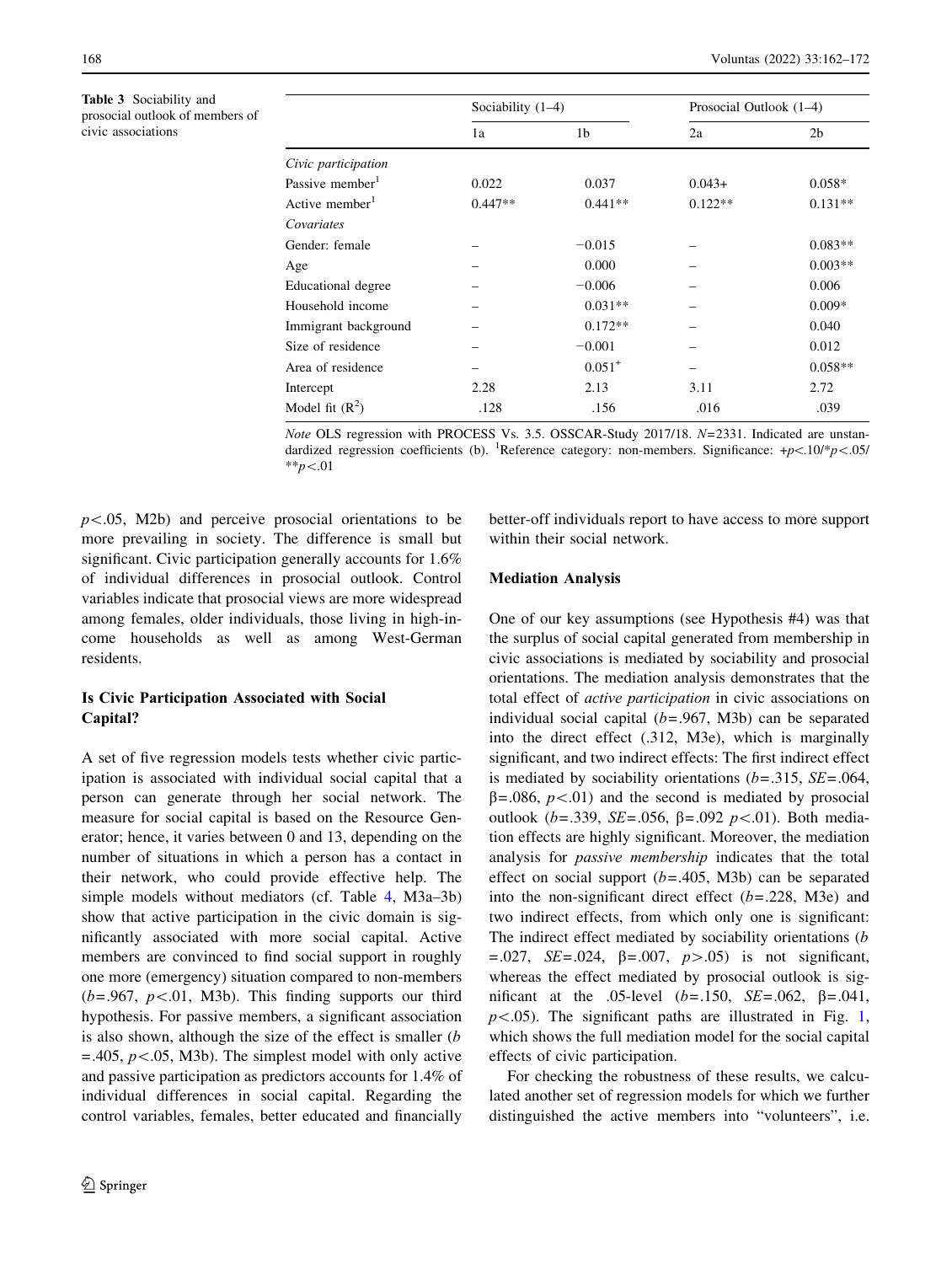<span id="page-7-0"></span>Table 4 Social support received by members of civic associations

|                             | Social Support (Resource Generator, 0–13) |                |           |           |           |  |  |
|-----------------------------|-------------------------------------------|----------------|-----------|-----------|-----------|--|--|
|                             | 3a                                        | 3 <sub>b</sub> | 3c        | 3d        | 3e        |  |  |
| Civic participation         |                                           |                |           |           |           |  |  |
| Passive member <sup>1</sup> | $0.464*$                                  | $0.405*$       | $0.368+$  | 0.240     | 0.228     |  |  |
| Active member <sup>1</sup>  | .996**                                    | $0.967**$      | $0.397*$  | $0.592**$ | $0.312+$  |  |  |
| Mediators                   |                                           |                |           |           |           |  |  |
| Sociability                 |                                           |                | 1.324**   |           | $0.714**$ |  |  |
| Prosocial Outlook           |                                           |                |           | $2.880**$ | $2.594**$ |  |  |
| Covariates                  |                                           |                |           |           |           |  |  |
| Gender: female              |                                           | 1.096**        | $1.130**$ | $0.856**$ | $0.892**$ |  |  |
| Age                         |                                           | 0.001          | 0.001     | $-0.008$  | $-0.008$  |  |  |
| <b>Educational degree</b>   |                                           | $0.329**$      | $0.337**$ | $0.314**$ | $0.318**$ |  |  |
| Household income            |                                           | $0.149**$      | $0.108**$ | $0.123**$ | $0.104**$ |  |  |
| Immigrant background        |                                           | $-0.435$       | $-0.653*$ | $-0.548+$ | $-0.661*$ |  |  |
| Size of residence           |                                           | 0.039          | 0.036     | 0.006     | 0.009     |  |  |
| Area of residence           |                                           | $-0.097$       | $-0.166$  | $-0.271$  | $-0.284$  |  |  |
| Intercept                   | 5.50                                      | 1.95           | $-0.92$   | $-5.90$   | $-6.63$   |  |  |
| Model fit $(R^2)$           | .014                                      | .062           | .100      | 0.166     | 0.176     |  |  |

Note OLS regression with PROCESS Vs. 3.5. OSSCAR-Study 2017/18. N=2331. Indicated are unstandardized regression coefficients (b). <sup>1</sup>Reference category: non-members. Significance: +p<.10/\*p<.05/  $* p < .01$ 



Fig. 1 Mediation model for the social support effects of civic participation. Note Based on OLS regressions including sociodemographic controls. Model parameters estimated with PROCESS Vs. 3.5. Indicated are standardized coefficients (β). Significance: +p<.10/\*p<.05/\*\*p<.01

who help regularly or hold an office in the association, and "active participants", i.e. who take part regularly in the association's activities, but do not volunteer. These findings are documented in an online appendix accompanying this paper. The additional results largely conform to the results presented here, but further show that the total effect of volunteering on social capital is fully mediated by sociability orientations and prosocial outlook, whereas for active participation a partial mediation is found with a small and significant direct effect remaining.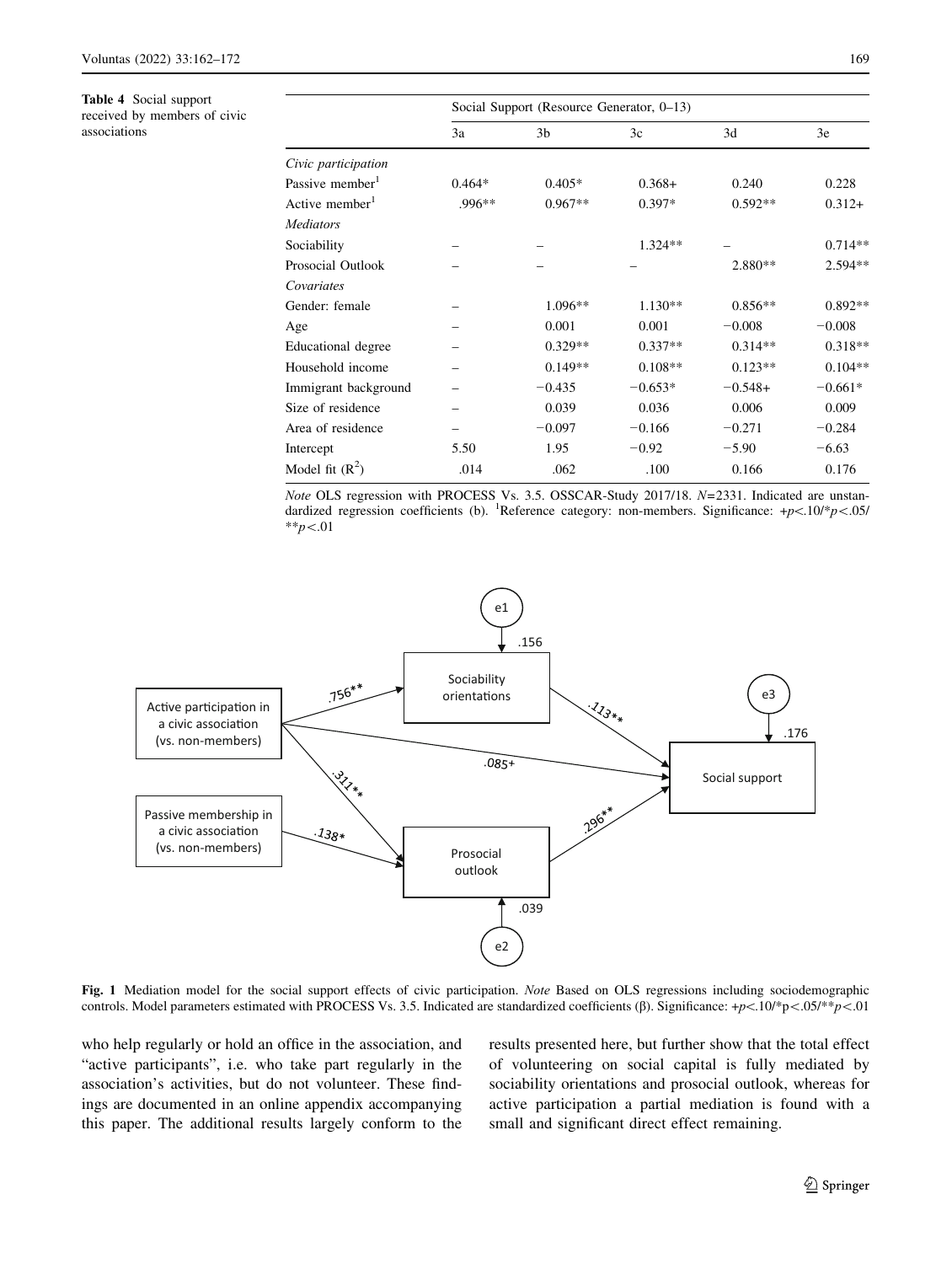#### Discussion and Conclusions

The present study used large-scale survey data to analyse the associations between civic participation and one key aspect of individual social capital, namely the support generated from social networks. Based on a Germany-wide representative online survey, findings demonstrate that active participation in civic associations is associated positively with the social capital available from a person's social network. Active members of voluntary associations (and to a lesser degree also passive members) receive more support from their social network compared to non-members. Precisely, they can count on their network of family, friends and acquaintances in a wider range of (emergency) situations where they are in need for assistance.

This effect is mediated by sociability attitudes and prosocial orientations. We have argued that socializing and friendship formation are integral parts of many civic associations, especially those in the domain of leisure and culture. And we elaborated that civic participation also strengthens a person's prosocial outlook, because in many voluntary associations active participants experience mutual cooperation and helpfulness, and they adapt to generalized reciprocity norms. Our findings buttress the assumption that social capital effects of civic associations are mediated—in large parts, at least—by sociability and prosocial orientations. With regard to active members, the total effect on social support was divided into three almost equal components: a direct effect, an indirect effect mediated by sociability and an indirect effect mediated by prosocial outlook. Moreover, not only active participants scored higher in social support, sociability and prosocial outlook, but also for passive members, a slight advantage in social capital compared to non-members was demonstrated. However, this small effect for passive members was almost completely mediated by prosocial orientations.

Our findings contribute to the state of research in several ways: Distinguishing this study from previous research, our measure of social capital goes beyond subjective "feelings of belonging" or "social connectedness" (e.g. Hoye et al. [2015\)](#page-9-0) and highlights the benefits, i.e. the capital character, of an individual's social network. Moreover, as social support is related to health, the additional amount of social support received through associational contacts may help to foster mental and physical well-being (Piliavin and Siegl [2007;](#page-10-0) Steptoe et al. [2013\)](#page-10-0). Moreover, the study gives some indications which mechanisms may produce the social capital effect of voluntary associations: Associations may foster sociality, i.e. frequent interactions with like-minded others and this sociality per se may be a base for solidarity and mutual support. In addition, prosocial values can be inscribed into the normative DNA of an association, so that reciprocated cooperation and altruism among members become a moral obligation.

Findings presented here show average effects over all types of clubs but do not allow for conclusions on specific types of voluntary associations. Previous research has pointed out that social capital effects vary between different types of associations. For instance, Van der Meer et al. [\(2009](#page-10-0)) have shown that members of leisure, activist and interest organizations vary with regard to political attitudes as well as trust in political institutions. Voicu and Voicu ([2016\)](#page-10-0) found significant differences between associations with regard to gender equality values: Whereas members of religious and sport organizations were more conservative, members of charity organizations turned out to be more liberal. Burrmann et al. [\(2020](#page-9-0)) document differences in social trust levels between members of inwardand outward-oriented associations. These differences between associations may be due to socialization process that result from engagement and activities within that organization. However, they may also be due to selection processes that precede membership, given that studies pointed to differences in membership structures between specific types of associations (Bekkers et al. [2008](#page-9-0); Voicu and Serban [2012](#page-10-0)). Although differences between types of associations were not in the scope of the present study, it can be argued that many inward-oriented associations (e.g. organizations in the domain of leisure) may produce higher degrees of sociality, whereas outward-oriented organizations (e.g. activist and charity associations) may generate higher amounts of prosocial values. Hence, our findings may inspire more fine-grained research on particular types of associations and their specific mechanisms of social capital production.

Despite its contribution to the state of research, this study has also some limitations: First, the cross-sectional design of the survey does not allow for testing causality. The causal assumptions put forward in this paper are based on theoretical and plausibility considerations. Hommerich [\(2015](#page-9-0)), for instance, argues that socially disconnected individuals dissociate themselves from civil engagement, thus lending support to the reversed causal mechanism. Likewise, individuals with initial high levels of sociability and prosocial values as well as a supportive social network may be more inclined to participate in certain voluntary associations (e.g. charity organization) or to volunteer in said organizations. These arguments, however, do not contradict the line of reasoning put forward here, as both paths of influence do not exclude each other, but can coexist (Piliavin and Siegl [2007](#page-10-0); Sirven and Debrand [2012](#page-10-0)).

Secondly, we were not able to use the original 37-item Resource Generator proposed by Van der Gaag and Snijders ([2005\)](#page-10-0), but had to shorten the measure to 13 items.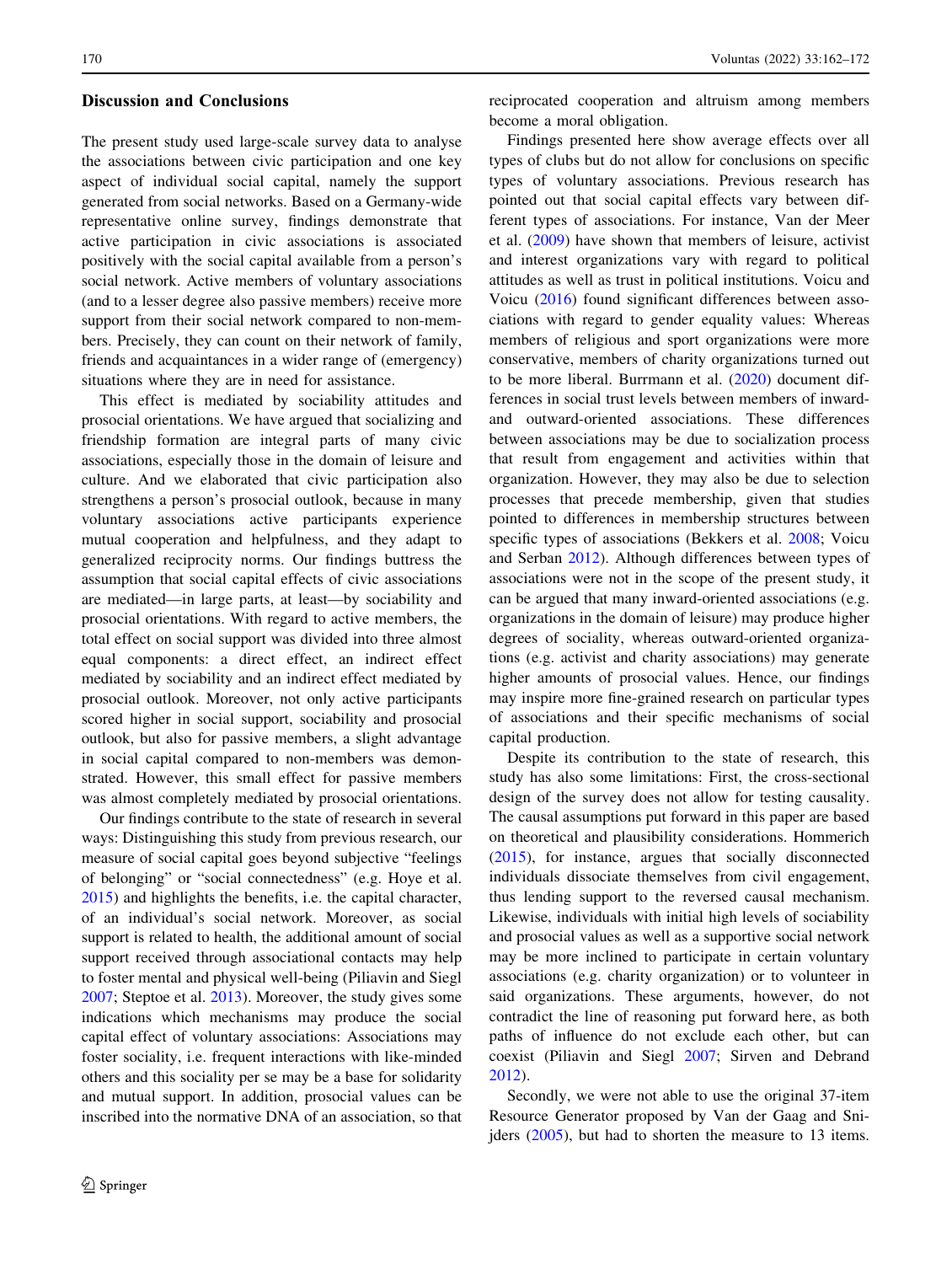<span id="page-9-0"></span>These adaptations have been applied in other countries as well (e.g. Webber and Huxley [2007](#page-10-0)); however, this undermines comparability over countries and studies. Finally, our endeavour to focus on the extra dose of social support provided by social networks does in no way mean that a sense of belonging is less important. The feeling of affiliation and connectedness is undeniably important for well-being and happiness (e.g. Matsushima and Matsunaga [2015\)](#page-10-0). However, the term social capital implies a utility function beyond a simple "feel good"-effect.

Taken together, this paper allows for several conclusions: Based on large-scale representative survey data from Germany, it shows that active participation in civil society organizations comes with individual benefits, as actors then receive support from their social network in a wider range of situations. The social capital effect of active participation is associated with specific orientations established in the realm of civic associations: firstly, sociality attitudes that place importance on social interactions with likeminded people, and secondly, prosocial values that address the importance of helping and cooperation. Fostering these orientations in associations' cultures may yield benefits for individuals and communities alike.

FundingOpen Access funding provided by Projekt DEAL.

#### Complaince with Ethical Standards

Conflict of interest The authors declare that they have no conflict of interest.

Open Access This article is licensed under a Creative Commons Attribution 4.0 International License, which permits use, sharing, adaptation, distribution and reproduction in any medium or format, as long as you give appropriate credit to the original author(s) and the source, provide a link to the Creative Commons licence, and indicate if changes were made. The images or other third party material in this article are included in the article's Creative Commons licence, unless indicated otherwise in a credit line to the material. If material is not included in the article's Creative Commons licence and your intended use is not permitted by statutory regulation or exceeds the permitted use, you will need to obtain permission directly from the copyright holder. To view a copy of this licence, visit [http://creativecommons.](http://creativecommons.org/licenses/by/4.0/) [org/licenses/by/4.0/.](http://creativecommons.org/licenses/by/4.0/)

#### References

- Baur, J., & Braun, S. (2003). Integrationsleistungen von Sportvereinen als Freiwilligenorganisationen. Aachen: Meyer & Meyer.
- Bekkers, R., Völker, B., Van der Gaag, M., & Flap, H. (2008). Social networks of participants in voluntary associations. In N. Lin & B. Erickson (Eds.), Social capital: An international research program (pp. 185–205). Oxford: Oxford University Press.
- Bourdieu, P. (1986). The forms of capital. In J. Richardson (Ed.), Handbook of theory and research for the sociology of education (pp. 241–258). New York: Greenwood.
- Braun, S. (2014). Voluntary associations and social capital inclusive and exclusive dimensions. In M. Freise & T. Hallmann (Eds.),

Modernizing democracy. Associations and associating in the 21st century (pp. 59–70). New York: Springer.

- Brehm, J., & Rahn, W. (1997). Individual-level evidence for the causes and consequences of social capital. American Journal of Political Science, 41(3), 999–1023.
- Brown, K. M., Hoye, R., & Nicholson, M. (2012). Self-esteem, selfefficacy, and social connectedness as mediators of the relationship between volunteering and well-being. Journal of Social Service Research, 38(4), 468–483.
- Burrmann, U., Braun, S., & Mutz, M. (2020). In whom do we trust? the level and radius of social trust among sport club members. International Review for the Sociology of Sport, 55(4), 416–436.
- Burt, R. S. (2000). The network structure of social capital. Research in Organizational Behavior, 22, 345–423.
- Byrne, D. (1997). An overview (and underview) of research and theory within the attraction paradigm. Journal of Social and Personal Relationships, 14(3), 417–431.
- Creaven, A. M., Healy, A., & Howard, S. (2018). Social connectedness and depression: Is there added value in volunteering? Journal of Social and Personal Relationships, 35(10), 1400– 1417.
- De Donder, L., De Witte, N., Buffel, T., Dury, S., & Verté, D. (2012). Social capital and feelings of unsafety in later life: A study on the influence of social networks, place attachment, and civic participation on perceived safety in Belgium. Research on Aging, 34(4), 425–448.
- Festinger, L., Schachter, S., & Back, K. (1950). Social pressures in informal groups; a study of human factors in housing. Oxford: Harper.
- Foster, K. A., & Maas, C. D. (2016). An exploratory factor analysis of the resource generator-United States: A social capital measure. The British Journal of Social Work, 46(1), 8–26.
- Fowler, J. H., & Christakis, N. A. (2010). Cooperative behavior cascades in human social networks. Proceedings of the National Academy of Science, 107(12), 5334–5338.
- Giner, S., & Sarasa, S. (1996). Civic altruism and social policy. International Sociology, 11(2), 139–159.
- Granovetter, M. S. (1983). The strength of weak ties: A network theory revisited. Sociological Theory, 1(6), 201–233.
- Hafen, C. A., Laursen, B., Burk, W. J., Kerr, M., & Stattin, H. (2011). Homophily in stable and unstable adolescent friendships: Similarity breeds constancy. Personality and Individual Differences, 51(5), 607–612.
- Hayes, A. F. (2018). Mediation, moderation, and conditional process analysis. New York: Guilford Press.
- Hommerich, C. (2015). Feeling disconnected: Exploring the relationship between different forms of social capital and civic engagement in Japan. Voluntas, 26(1), 45–68.
- Hoye, R., Nicholson, M., & Brown, K. (2015). Involvement in sport and social connectedness. International Review for the Sociology of Sport, 50(1), 3–21.
- Kandel, D. B. (1978). Similarity in real-life adolescent friendship pairs. Journal of Personality and Social Psychology, 36(3), 306– 312.
- Keizer, K., Lindenberg, S., & Steg, L. (2008). The spreading of disorder. Science, 322(5908), 1681–1685.
- Kobayashi, T., Kawachi, I., Toshihide, I., Suzuki, E., & Soshi, T. (2013). Individual-level social capital and self-rated health in Japan: An application of the Resource Generator. Social Science and Medicine, 85, 32–37.
- Landstedt, E., Almquist, Y. B., Eriksson, M., & Hammarström, A. (2016). Disentangling the directions of associations between structural social capital and mental health. Social Science and Medicine, 163, 135–143.